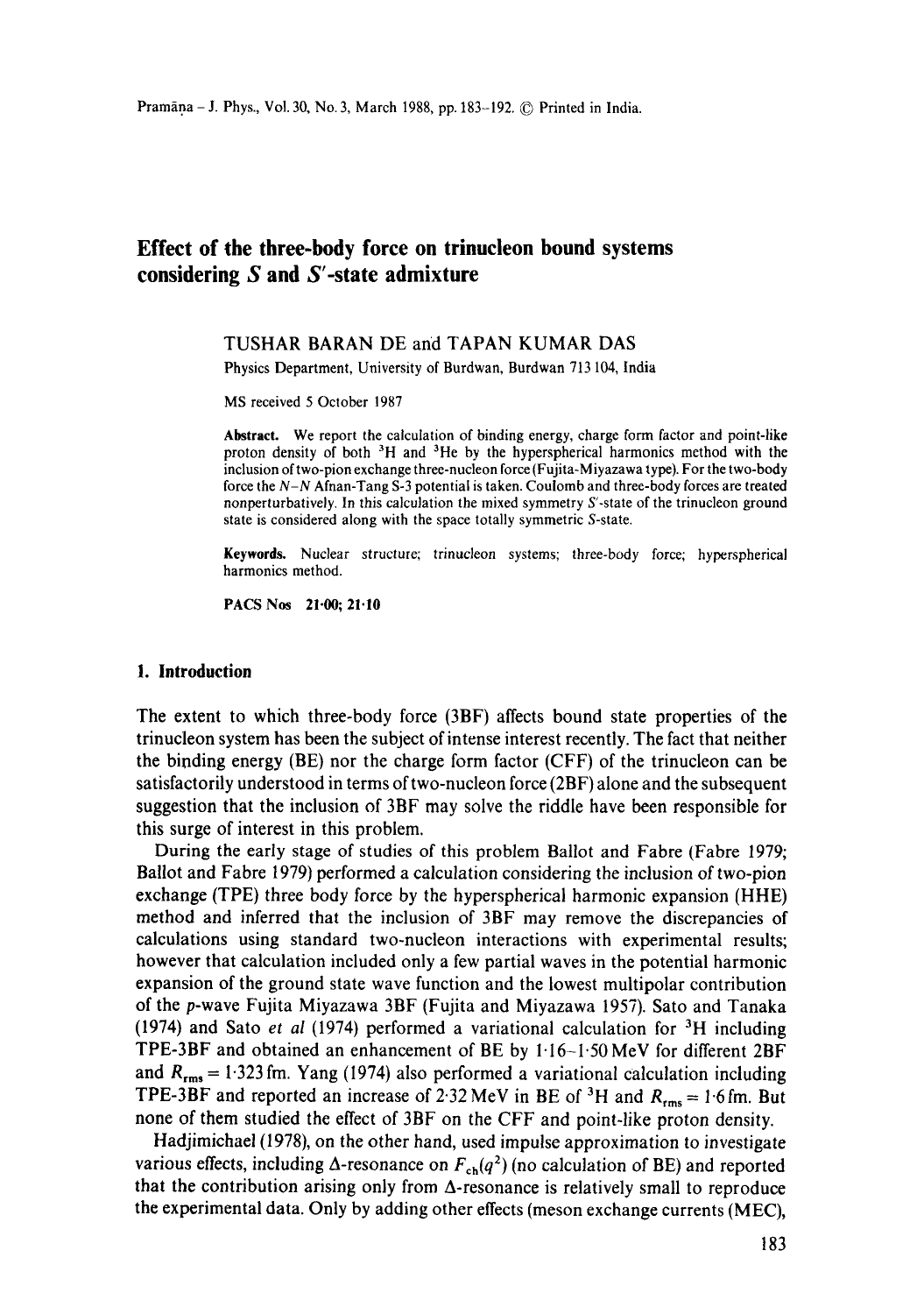recoil effect),  $F_{ch}(q^2)$  becomes comparable with experimental data. Nogami *et al* (1981) studied the effect of TPE-3BF on the charge density of  ${}^{3}H$  and  ${}^{3}He$  by performing a simple model and variational calculation. The charge density  $\rho(r)$  was calculated by them directly from a simple trial wavefunction and it was shown that a central depression indeed results but is not enough to account for the result obtained from experimental  $F_{ch}(q^2)$  by McCarthy *et al (1977)*. Torre *et al (1981)* calculated the BE of  ${}^{3}$ H including the TPE-3BF with super-soft core 2BF using the equation developed by Faddeev (1960) and obtained an enhancement of BE by about 650 keV. Recently Ishikawa and Sasakawa (1986) reported the calculation of BE of 3H including 3BF (using the Faddeev equation method). By varying a phenomenological parameter (cut-off mass) of 3BF and introducing some phenomenological repulsive potential along with the two-body and three-body force they obtained the correct triton BE of 8-48 MeV.

Das and coworkers (Das *et al* 1982b, c; Das and Coelho 1982; Das 1982; Coelho *et al* 1982) calculated the BE, CFF and point-like proton density for <sup>3</sup>H and <sup>3</sup>He using the HHE method, including the Fujita-Miyazawa (1957) form of TPE-3BF, while the ground state of the trinucleon was represented by the totally symmetric S-state. A purely phenomenological cut-off parameter  $x_0$  was introduced to restrict highly singular 3BF at extremely short separations and investigated the effect of the 3BF on BE,  $F_{ch}(q^2)$  and  $\rho(r)$  of trinucleon systems as a function of  $x_0$ . They reported that for  $x_0 = 0.42$  fm the enhancement due to the inclusion of 3BF is small (10% and 50% of the discrepancies in the value of the first maximum of  $|F_{ch}(q^2)|$  and BE respectively). A small central hole was reported in point-like charge density for  ${}^{3}H$ for a rather unphysical value of  $x_0$ .

In this paper we report our calculation of trinucleon properties by the HHE method, considering the admixture of totally symmetric S-state and mixed symmetry S'-states. For 2BF we have taken a semi-realistic S-3 potential (Afnan and Tang 1968) and for 3BF the Fujita-Miyazawa (1957) form of TPE-3BE.

## **2. Theory**

In the hyperspherical harmonics expansion method (Erens *et al* 1971; Ballot and Navarro 1975; Ballot and Fabre 1980) the completely antisymmetric wave function  $\Psi(r,\Omega)$  of the trinucleon system is expressed as a sum of product of space wave function of specific symmetry (*a*) and the spin-isospin wave function  $(\Gamma_{st}^{(1)})$  of the composite symmetry (so as to make  $\Psi$  totally antisymmetric).

$$
\Psi(r,\Omega)=\sum \phi^{(0)}(r,\Omega)\Gamma_{\rm st}^{(0)},\qquad(1)
$$

where  $s$  and  $t$  represent total spin and isospin respectively. The most important symmetry components  $(a)$  of the trinucleon ground state are space totally symmetric  $S(L = 0)$  state, mixed symmetry  $S'(L = 0)$  state and the  $D(L = 2)$  state. The space wavefunction  $\phi^{(s)}(r,\Omega)$  for a given symmetry component (s) is then expanded in the potential basis (Ballot and Fabre 1980) of the hyperspherical harmonics (HH) functions,  $\{\mathscr{P}_{K_{\alpha}}^{(s)}(\Omega)\}\$ 

$$
\phi^{(s)}(r,\Omega)=r^{-5/2}\sum_{K\alpha}\mathcal{U}_{K\alpha}^{(s)}(r)\mathscr{P}_{K\alpha}^{(s)}(\Omega),\qquad(2)
$$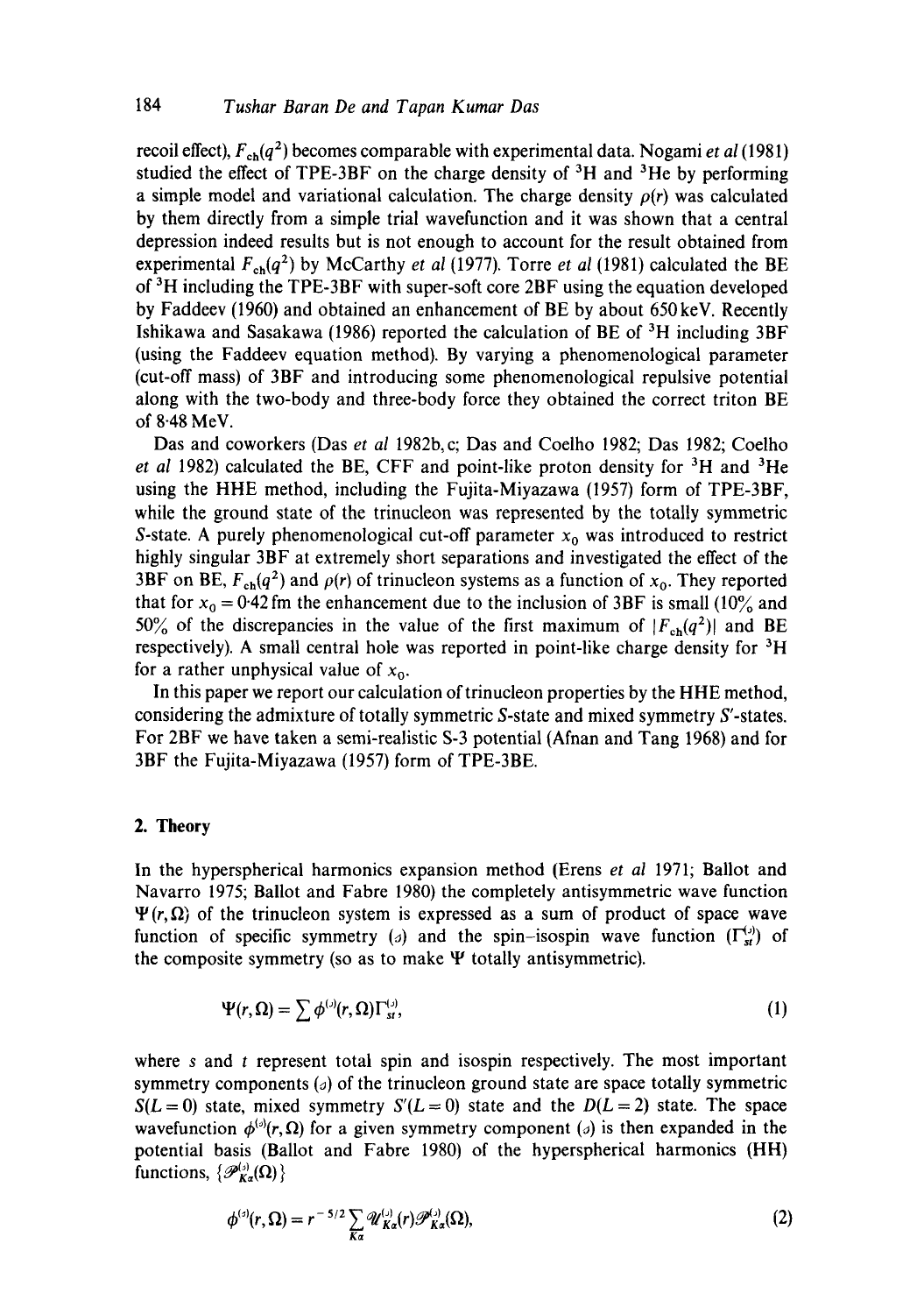where r is the hyperradial variable which is the invariant global length in a six-dimensional space and  $\Omega$  represents a set of five hyperangles (Faddeev 1960; Yakubowski 1967; Schmid and Ziegelmann 1974; Ballot and Fabre 1980). The complete orthonormal HH set  $\{\mathscr{P}_{K_{\alpha}}^{(s)}(\Omega)\}$  are the angular part of homogeneous harmonic polynomial of degree K in six-dimensional space. The label  $K\alpha$  stands for five quantum numbers related to the five degrees of freedom in  $\Omega$ .

Substitution of (2) into the non-relativistic Schrödinger equation (in the relative co-ordinates) for three nucleons of mass m and projection on to a particular HH lead to a system of coupled differential equations (Ballot and Fabre 1980).

$$
\left(-\frac{\mathrm{d}^2}{\mathrm{d}r^2} + \frac{\mathscr{L}_K(\mathscr{L}_K+1)}{r^2} + \mathscr{E}^2\right) \mathscr{U}_{K\alpha}^{(j)}(r) + \sum_{\mathscr{N}\alpha'} \langle \mathscr{A}\times \mathscr{A}\rangle \mathscr{U}_{K'\alpha'}^{(j')}(\mathscr{V}) \mathscr{U}_{K'\alpha'}^{(j')}(r) = 0,
$$
\n(3)

where

$$
\mathcal{L}_K = K + 3/2,
$$
  
\n
$$
k^2 = -(m/h^2)E, \quad (E < 0 \text{ for bound state}),
$$
  
\n
$$
v = (m/h^2)V,
$$

V being the full interaction potential including the two- and three-body forces. The matrix element  $\langle \mathcal{S}K\alpha|\nu|\mathcal{S}'K'\alpha'\rangle$  is calculated by expanding  $\nu$  in potential multipoles using the same potential basis. Two separate expansions, one for the 2BF and another for the 3BF, are to be considered. The matrix element for the 2BF is given by

$$
\langle \, \circ K\alpha | \, v^{(2)} | \, \circ' K'\alpha' \rangle
$$
\n
$$
= \left\langle \, \circ K\alpha \, \middle| \, \sum_{K''\alpha''} v_{K'\alpha''}^{(2)}(r) \mathcal{P}_{K''\alpha''}(\Omega) \right| \, \circ' K'\alpha' \right\rangle
$$
\n
$$
\equiv 3 \sum_{K''\alpha''} (-1)^{K''} \left\langle \, \circ K\alpha | K''\alpha'' | \, \circ' K'\alpha' \right\rangle v_{K'\alpha''}^{(2)}(r), \tag{4}
$$

where  $\{\mathscr{P}_{K''\alpha''}\}\$  is the appropriate set consistent with the nature (central or tensor) of the interaction and  $v_{K''a''}(r)$  is the corresponding potential multipole (Ballot and Fabre 1980; Das *et al* 1982b). The geometrical structure coefficients  $\langle \, aK\alpha | K''\alpha'' \, | \, a'K'\alpha' \, \rangle$  are independent of interaction and hence can be calculated only once and stored for eventual use.

A similar procedure is used to obtain the matrix element for the 3BF. Among the various versions of the 3BF we have taken the classic form of TPE-3BF given by Fujita-Miyazawa (1957) which consists of two terms, generated by the s and p waves of the virtual pions. The effect of the former is drastically reduced by the  $\sigma$ -meson exchange and will not be considered here. Only a part of the p-wave contribution generates angular correlation, which we consider here. Thus for the 3BF  $V^{(3)}$ , effective for the hyper-radial equation (3) we take (since for  $\sigma = S$  or S',  $s = t = \frac{1}{2}$ )

$$
V^{(3)} = \left\langle \Gamma_{\frac{1}{2}\frac{1}{2}}^{(3)} \middle| \sum_{k} V_{P}^{(3)}(k) \middle| \Gamma_{\frac{1}{2}\frac{1}{2}}^{(3)} \right\rangle
$$
  
= 
$$
\sum_{k=1,2,3} C^{(3)} C_{P} (3 \cos^{2} \theta_{k} - 1) U_{(2)}(x_{i}) U_{(2)}(x_{j}),
$$
 (5)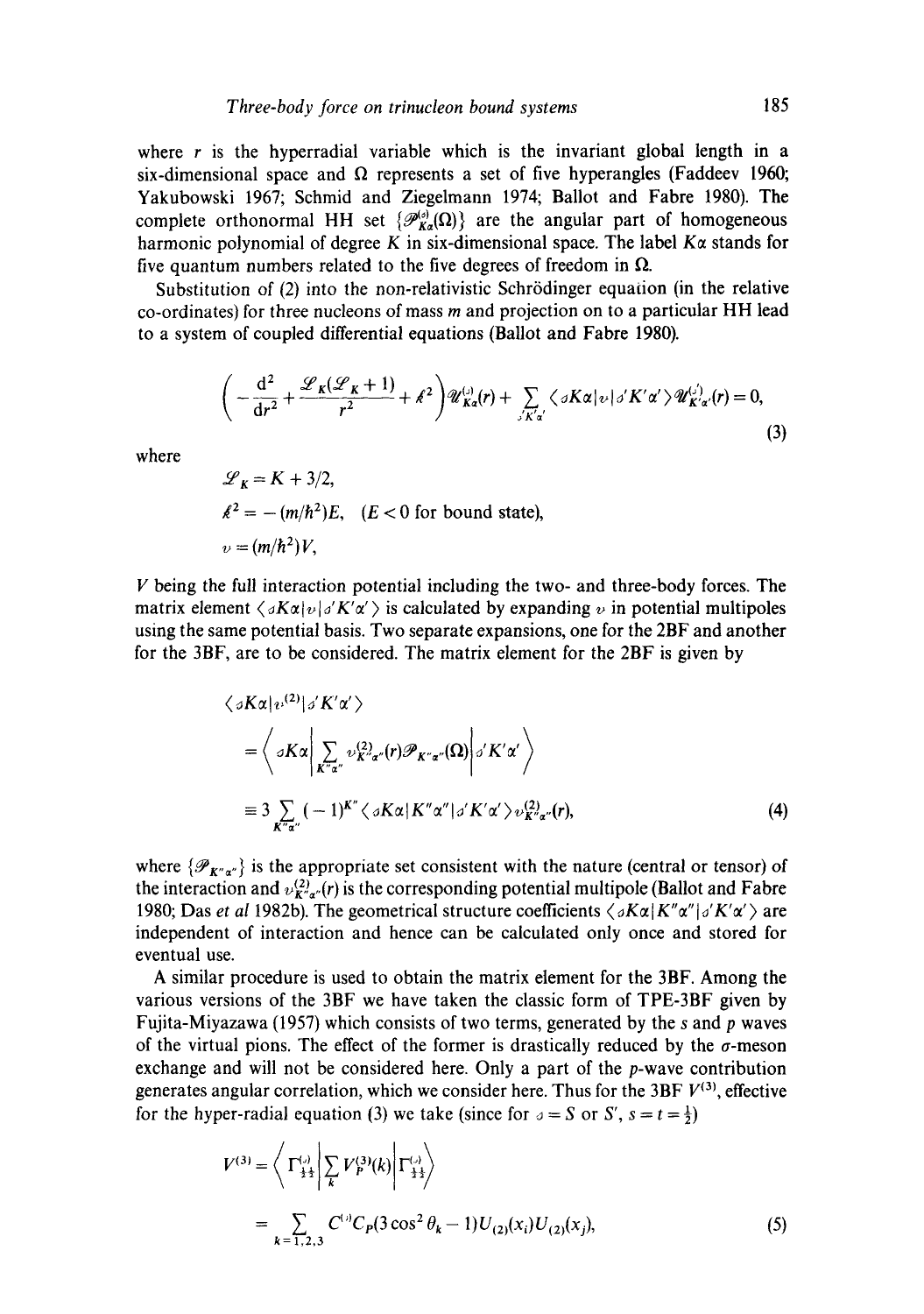where  $\theta_k$  is the angle between the direction  $\mathbf{x}_i$  and  $\mathbf{x}_i$  and  $\mathbf{x}_k \equiv \mathbf{r}_{ij} = \mathbf{r}_i - \mathbf{r}_j$  *(i, j, k cyclic* permutation);  $C_{\bf{p}}$  is the 3BF coupling coefficient, whose estimated value ranges between  $0.46$  and  $1.0$  MeV

$$
C^{(.)} = 1 \quad \text{for } \left\langle \Gamma_{\frac{1}{2} \frac{1}{2}}^{(S)} \right| \sum_{k} V_{P}^{(3)}(k) \left| \Gamma_{\frac{1}{2} \frac{1}{2}}^{(S)} \right\rangle
$$

$$
= \frac{1}{6} \quad \text{for } \left\langle \Gamma_{\frac{1}{2} \frac{1}{2}}^{(S'-)} \right| \sum_{k} V_{P}^{(3)}(k) \left| \Gamma_{\frac{1}{2} \frac{1}{2}}^{(S'-)} \right\rangle
$$

$$
= \frac{1}{18} \quad \text{for } \left\langle \Gamma_{\frac{1}{2} \frac{1}{2}}^{(S'+)} \right| \sum_{k} V_{P}^{(3)}(k) \left| \Gamma_{\frac{1}{2} \frac{1}{2}}^{(S'+)} \right\rangle
$$

where  $\Gamma_{44}^{(s)}$  is the spin function of the completely symmetric S state;  $\Gamma_{44}^{(s)}$  and  $\Gamma_{44}^{(s)}$ are the spin functions of the mixed symmetry S'-state, symmetric and antisymmetric under exchange of particles 1 and 2 respectively.

$$
U_{(2)}(x) = \left(1 + \frac{3}{\mu x} + \frac{3}{(\mu x)^2}\right) \exp(-\mu x)/\mu x
$$
  

$$
\mu = 0.7 \text{ fm}^{-1}.
$$
 (6)

The matrix element for the 3BF is given by

$$
\langle \, \mathcal{S}K\alpha | \, \mathcal{V}^{(3)} | \, \mathcal{S}'K'\alpha' \, \rangle = 3 \sum_{K''\alpha''} \, (-1)^{K''} \langle \, \mathcal{S}K\alpha | K''\alpha'' | \, \mathcal{S}'K'\alpha' \, \rangle \, \mathcal{V}^{(3)}_{K''\alpha''}(r), \tag{7}
$$

where  $v_{K''\alpha''}^{(3)}(r)$  is the potential multiple for the 3BF (Das *et al* 1982a).

Equation (3) is an infinite set of coupled differential equations (CDE). For practical purposes, this set of equations is truncated to a finite number of partial waves after achieving convergence in BE to a predetermined accuracy. The truncated set can be solved exactly numerically. However to reduce computer time and memory requirements we approximately decouple the set of equation (3) by the uncoupled adiabatic approximation (UAA) method (Levinger and Fabre 1981; Das *et al* 1982a; Coelho *et al* 1982).

When S, S' admixture is considered the charge form factor is given by

$$
F_{\rm ch}^{\rm T_3}(q) = \frac{1}{T_3 + \frac{3}{2}} \left[ (3G_{\rm ES}(q) + 2T_3 G_{\rm EV}(q)) \right]
$$
  
 
$$
\times \sum_{\langle . \rangle} \left[ F^{(x, i)}(q/\sqrt{3}) - 4\sqrt{2} T_3 G_{\rm EV}(q) F^{(S' + S)}(q/\sqrt{3}) \right],
$$
 (8)

where

$$
T_3 = \frac{1}{2} \text{ for } {}^3\text{He} \text{ and } -\frac{1}{2} \text{ for } {}^3\text{H}
$$

and

$$
F^{(\sqrt{t})}(q) = 8 \sum_{K,K',K''} \langle \sigma K \alpha | K'' \alpha'' | \sigma' K' \alpha' \rangle
$$
  
 
$$
\times \int_0^\infty \mathcal{U}_{K \alpha}^{(\nu)}(r) \mathcal{U}_{K' \alpha'}^{(\nu)}(r) \frac{J_{2K''+2}(qr)}{(qr)^2} dr.
$$
 (9)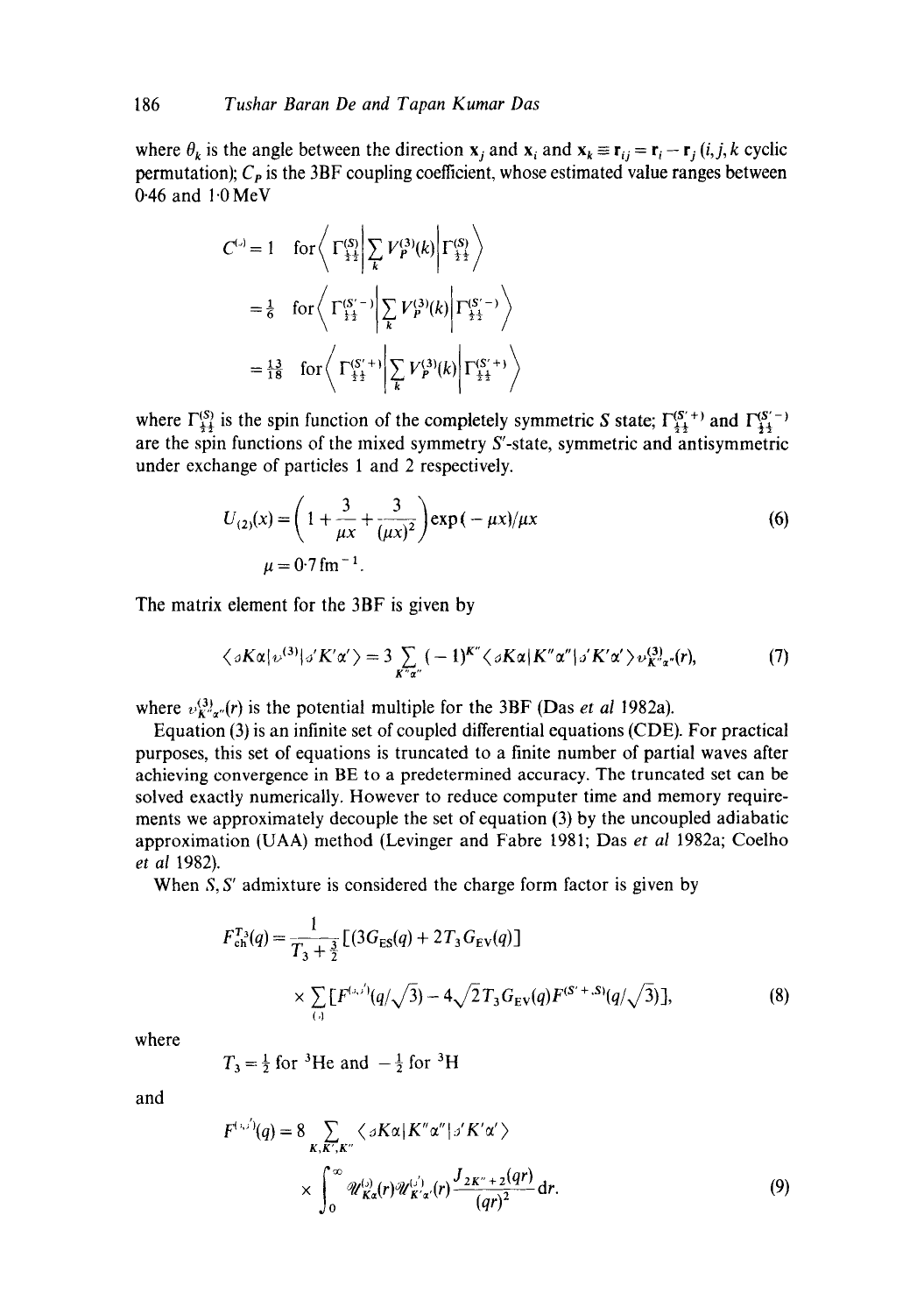$G_{ES}(q)$  and  $G_{EV}(q)$  are the scalar and vector electric form factor of the nucleons and are given in Collard *et al* (1965) and Janssens *et al* (1966).

The point-like proton density is given by

$$
\rho(r) = \frac{1}{2\pi^2 r} \int_0^\infty F_{\text{ch}}^{T_3}(q) \sin(qr) q \,dq. \tag{10}
$$

## **3. Results**

The Afnan-Tang S-3 potential (Afnan and Tang 1968) which is considered to be reasonably realistic, although quite simple in structure, has been chosen to represent the 2BF for comparison with more restrictive earlier calculations. This potential, being purely central (although spin-dependent), does not couple the  $S, S'$  states to the D state  $(L = 2)$  of the trinucleon. Calculations are performed with twelve partial waves each of the S-state and S'-state; ensuring the convergence in BE for the 2BF. It is seen from (5) and (7) that 3BF is extremely singular ( $\sim r^{-6}$ ) for  $r \rightarrow 0$  and is attractive for the equilateral triangle configuration of the trinucleon. This will make the Hamiltonian unbounded below and cause in infinite oscillation in the wavefunction as  $r \rightarrow 0$ . The reason for this unphysical behaviour is the over-simplified choice of pion nucleon form factors. In fact the nucleons are not point particles and the 3BF of Fujita-Miyazawa (FM) is an over-simplified form.

Attempts were made by the Tucson-Melbourne (Coon *et a11979;* Coon and Glockle 1981) and the Brazil groups (Coelho *et al* 1983; Robilota *et al* 1985) to regularize the 3BF at short separation (or equivalently at high momentum transfers) by introducing parametrical pion-nucleon form factors and including an appropriate diagram to cancel the singular part of 3BF. However one should note that an element of uncertainty always remains due to the arbitrariness of the phenomenological parameter or the neglected higher order (and heavier meson exchange) diagrams. This ignorance in the form of 3BF is less critical than it appears at first thought since the ignorance is essentially for the extremely short separations, which is masked by the hard core two nucleon potential. Since we are using a *soft core* potential the singularity in the FM-3BF is, however, crucial. To regularize the 3BF we introduce a phenomenological cut-off parameter  $x_0$  and replace  $U_{(2)}(x)$  by

$$
\sim \begin{cases} U_{(2)}(x_0) & \text{for } x \le x_0 \\ U_{(2)}(x) & \text{for } x > x_0. \end{cases}
$$

Although extremely simple in nature this modification also removes the singularity in the FM-3BF for  $r \rightarrow 0$  for a suitable choice of  $x_0$ .

Results of our calculation are presented in table 1. Our calculation shows that the S-3 potential overbinds the trinucleon system. Both BE and the first maximum of  $|F_{ch}(q^2)|(F_{max})$  have been plotted as a function of  $x_0$  in figure 1 for <sup>3</sup>H and in figure 2 for <sup>3</sup>He, which show that both BE and  $F_{\text{max}}$  depend strongly on  $x_0$ . Both these quantities show infinite discontinuities at specific values of  $x_0$  and a smooth dependence between discontinuities. Each continuous region corresponds to a definite number of nodes near origin (NNO) in the wavefunction of UAA decoupled hyperradial equation. Figures 3 and 4 show the calculated point-like charge density  $\rho(r)$ . None of the curves shows any central hole.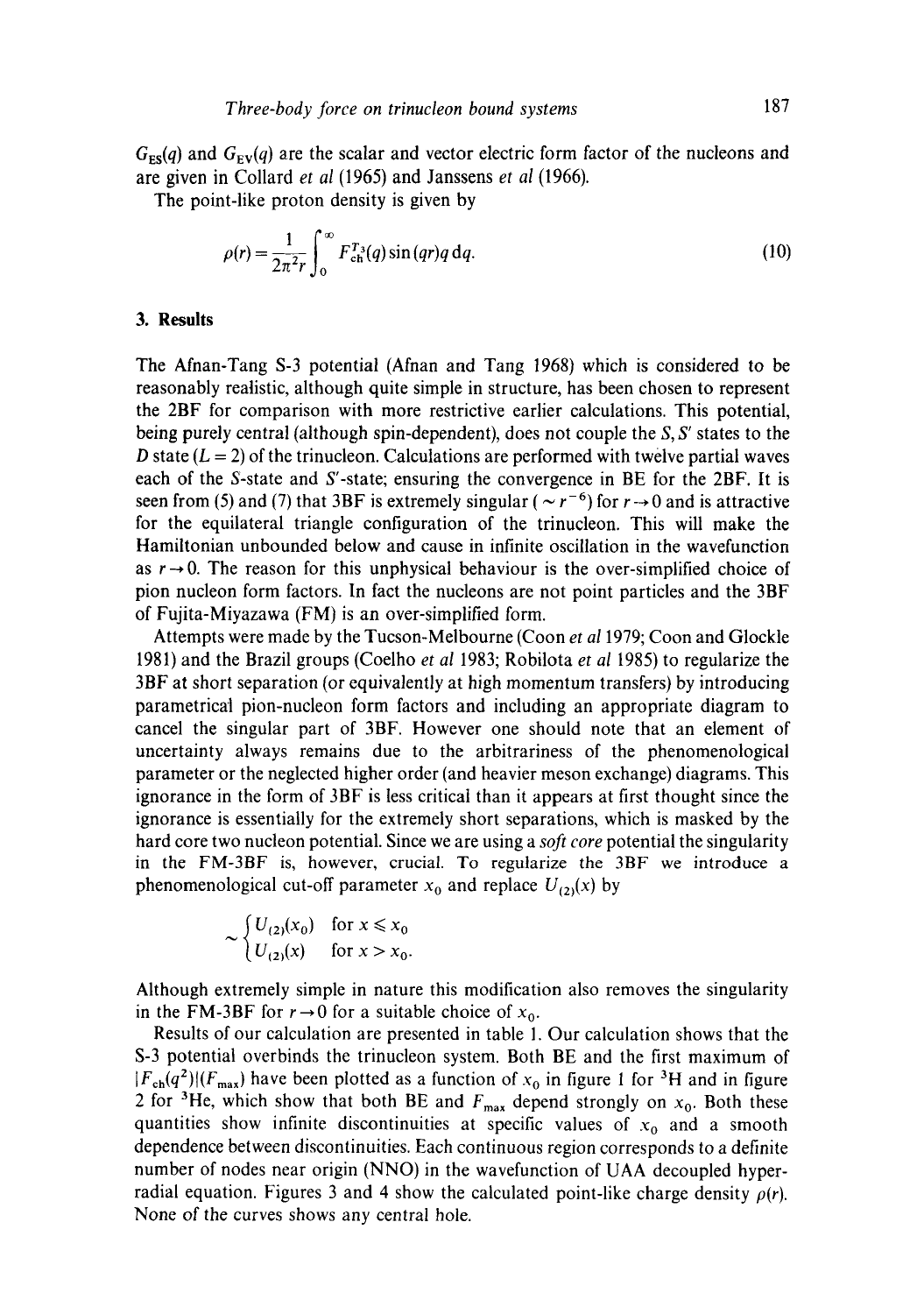|                         |                               |                         |                |                    |                    |                 |                                      | $\vert F_{\rm ch}(q^2)\vert$                             |                             |                    |
|-------------------------|-------------------------------|-------------------------|----------------|--------------------|--------------------|-----------------|--------------------------------------|----------------------------------------------------------|-----------------------------|--------------------|
|                         | Number of<br>partial<br>waves |                         |                |                    | Percentage         |                 |                                      | Position of<br>first zero<br>$(m-2)$                     |                             | rms charge         |
| Description             |                               | رغ                      | °€             | BE<br>MeV)         | $P_{S}$            | $P_{S}$         | Value at<br>$q = 1$ fm <sup>-1</sup> |                                                          | $F_{\rm max}\times 10^{+3}$ | radius<br>$(m)$    |
| H(2BF)                  |                               |                         |                | 6.504<br>9.238     | 8.99               | $\frac{1}{4}$   | $0.590$<br>$0.624$                   | 16 <sup>-</sup> 01<br>15-87                              | $149$<br>2.29               | $1.81$<br>$1.71$   |
| ${}^3H(2BF + 3BF)$      |                               |                         | 0-340<br>0-385 | 7:628<br>0:562     | $\frac{100}{95.6}$ |                 |                                      |                                                          | 184<br>2.96                 | $\frac{173}{164}$  |
| 'He(2BF)<br>$C_p = 0.9$ |                               |                         |                | $5.802$<br>$8.501$ |                    | $4\overline{4}$ | 0.616<br>0.645<br>0.558              | $\frac{16\cdot53}{18\cdot16}$<br>18:95<br>15:80<br>18:12 |                             | $1.89$<br>1.79     |
|                         |                               | ⊴                       |                |                    | 95.9               | $\ddot{+}$      |                                      |                                                          | $\frac{26}{101}$            |                    |
| ${}^{3}$ He(2BF + 3BF)  |                               |                         | 0.340<br>0.385 | 6892<br>9.784      | $\frac{100}{953}$  |                 | 0.592<br>0.617                       |                                                          | $1.32$<br>$2.16$            | $\frac{181}{1.70}$ |
| $C_p = 0.9$             |                               | $\overline{\mathbf{C}}$ |                |                    |                    | 47              |                                      |                                                          |                             |                    |

**Table** 1. Results of calculation for the bound states of trinucleon system. Table 1. Results of calculation for the bound states of trinucleon system.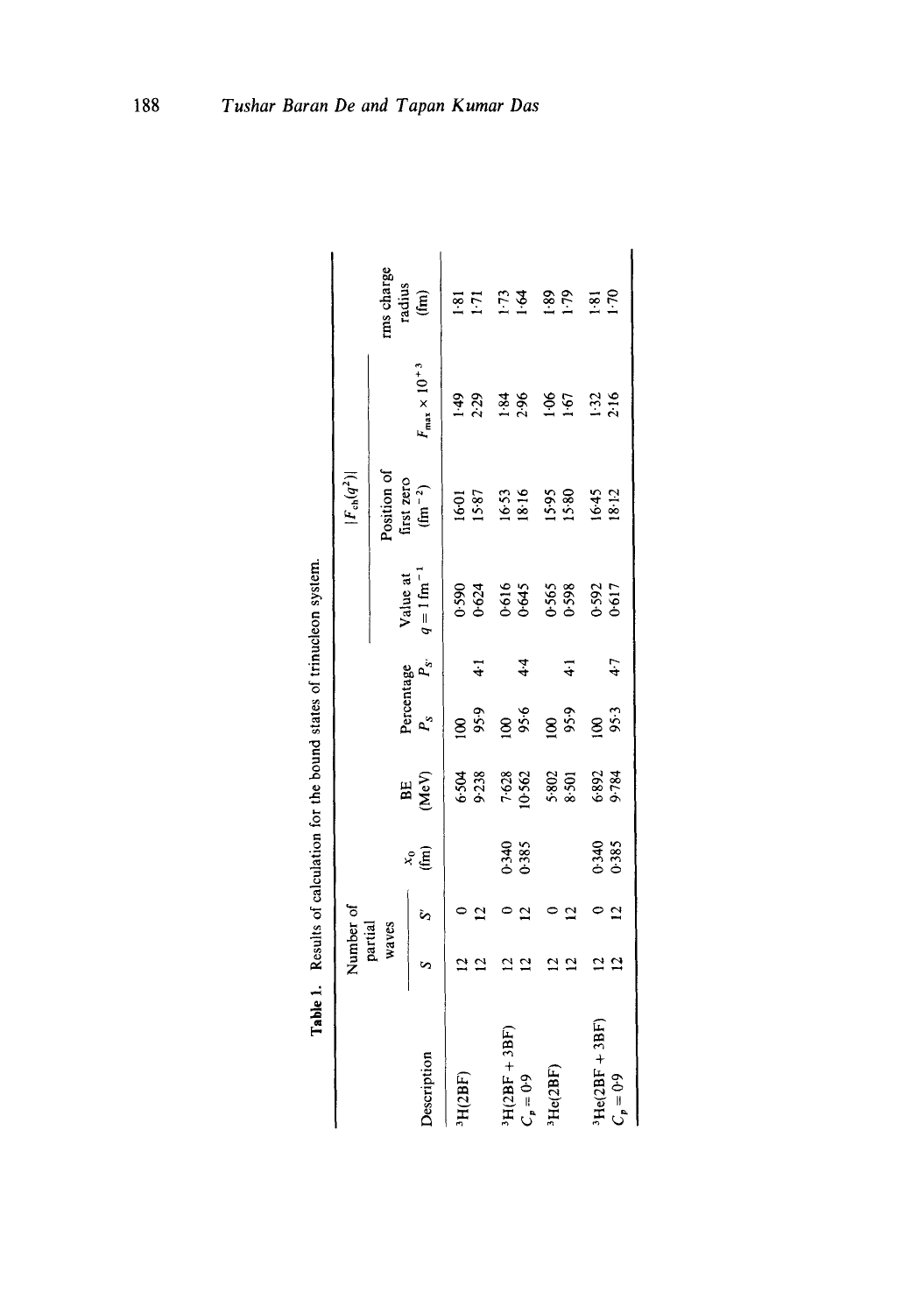

**Figure 1.** Calculated binding energies and  $F_{\text{max}}$  as a function of  $x_0$  for triton.



Figure 2. Calculated binding energies and  $F_{\text{max}}$  as a function of  $x_0$  for <sup>3</sup>He.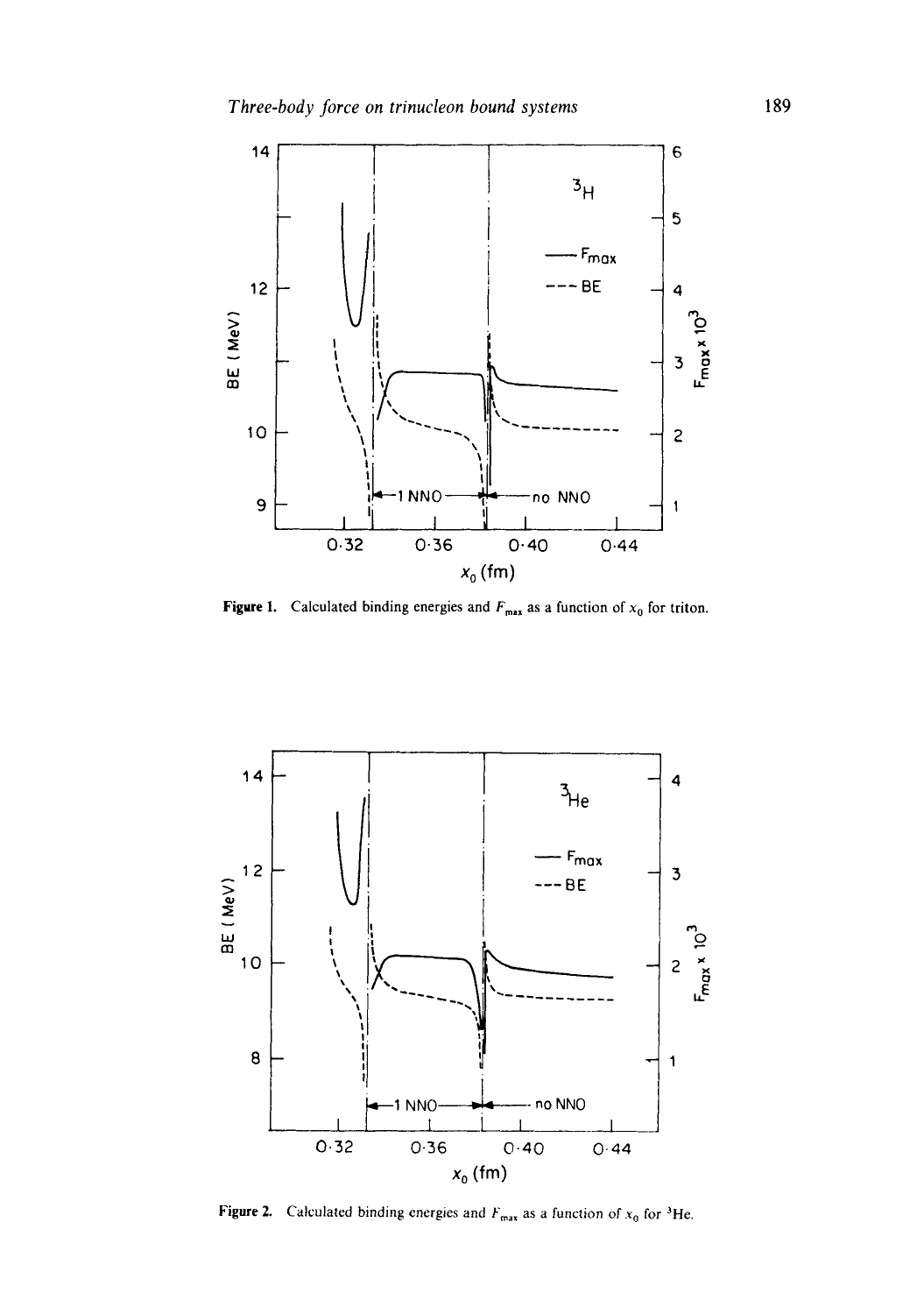

**Figure 3.** Calculated point-like charge density for <sup>3</sup>H (for 3BF  $C_p = 0.9$  MeV,  $\mu = 0.7$  fm<sup>-</sup>  $x_0 = 0.385$  fm).



**Figure 4.** Calculated point-like charge density for <sup>3</sup>He (for 3BF  $C_p = 0.9$  MeV,  $\mu = 0.7$  fm<sup>-1</sup>,  $x_0 = 0.385$  fm).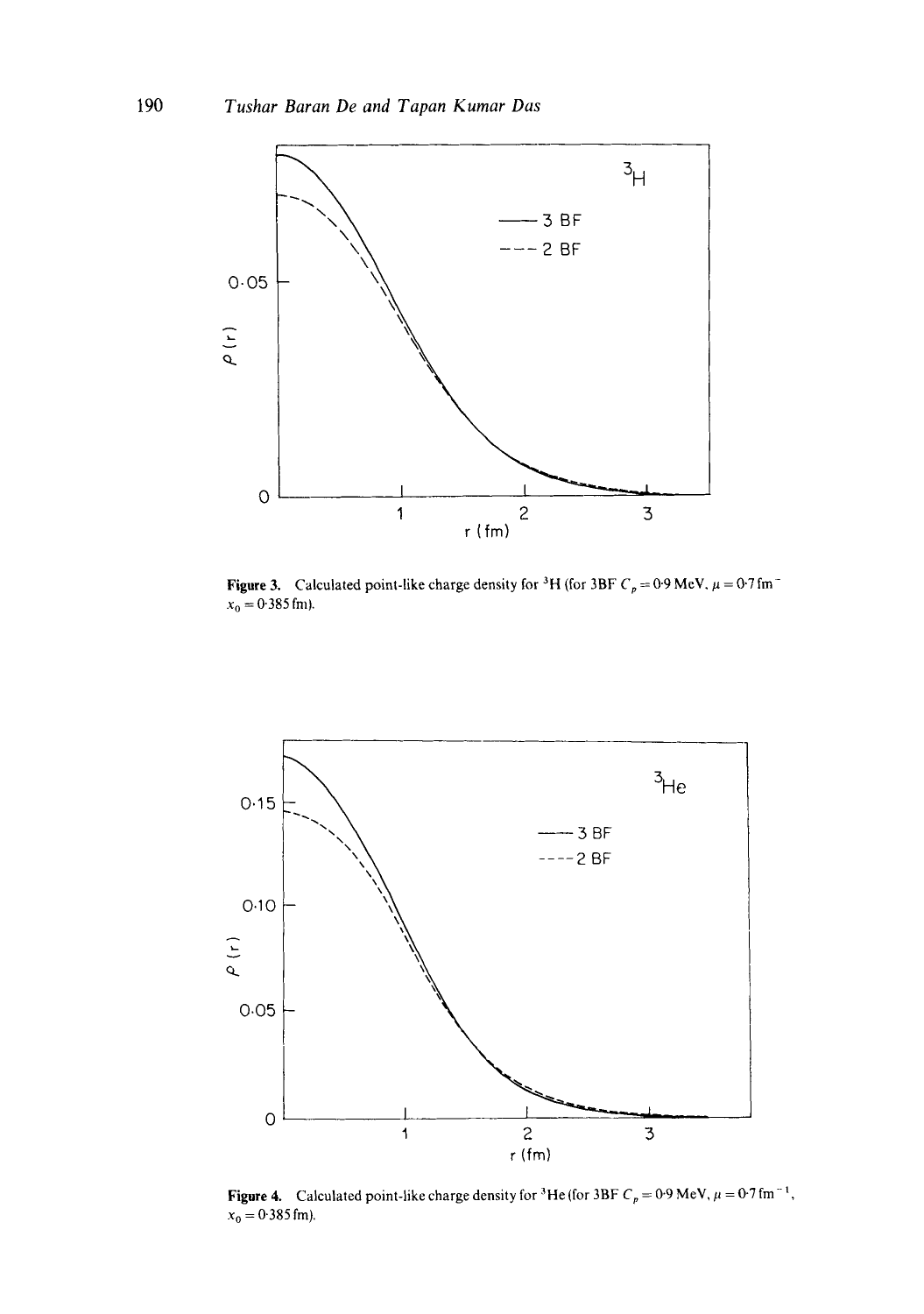The nature of the curves of figures 1 and 2 is somewhat similar to those of Das *et al* (1982b), although in the present case,  $F_{\text{max}}$  for <sup>3</sup>H is nearly independent of  $x_0$  in the one NNO region, away from the discontinuities. The nature of  $F_{\text{max}}$  in the two-NNO region is, however, markedly different from Das *et al* (1982b). Instead of a maximum,  $F_{\text{max}}$  has a minimum in this region. Further the inclusion of *S'* state shifts the position of a specific singularity towards a higher  $x_0$  value compared to that for the S state alone (Das *et al* 1982b). Since NNO appears due to the Strongly attractive 3BF, one concludes that the inclusion of the mixed symmetry S' state enhances the attractive contribution of 3BF necessitating a larger value of  $x_0$  to compensate for this extra attraction. This also seems to be the reason for the markedly different behaviour of  $F_{\text{max}}$  in the two NNO region for the present case. The contribution arising from the S' state strongly influences  $F_{\text{max}}$  and its dependence on  $x_0$  for small values of  $x_0$  i.e. in the region where 3BF has a dominantly attractive contribution. This appears to compensate the variation of  $F_{\text{max}}$  on  $x_0$  due to S state alone in such a way that  $F_{\text{max}}$  is nearly independent of  $x_0$  in the one-NNO region and has an opposite dependence in the two-NNO region. However we note that wavefunctions presenting nodes do not correspond to physical realities in the trinuclear problem and one does not expect a node in the hyper-radial wavefunction for the ground state. Hence we choose a value of  $x<sub>0</sub>$ , corresponding to the maximum of  $F_{\text{max}}$  in the zero-NNO region. From figures 1 and 2 it is found to be 0.385 fm. Incidentally these values are close to the hard core radius usually adopted in realistic two-nucleon potential (for example Reid hard core potential had hard core radius  $r<sub>c</sub> = 0.4$  fm). This again lends some credibility to our contention that the strong singularity of the FM-3BF and the related ignorance of the exact form of 3BF at extremely short separations are essentially unimportant when a truly 'realistic' nucleon-nucleon force (which necessarily incorporates either a hard core or a sufficiently strong and repulsive soft core) is employed. However an essentially exact three-body calculation with the hard core potential is an extremely difficult problem and until it is satisfactorily tackled, one has to depend on 2BF with soft core of varying degree of'softness', together with more or less phenomenological forms of 3BF.

#### **Acknowledgement**

This work has been financed by a grant from the University Grants Commission, New Delhi.

#### **References**

- Afnan J R and Tang Y C 1968 *Phys. Rev.* 175 1337
- Ballot J L and Fabre R M 1979 *Proc. Int. School of Intermediate Energy Nuclear Physics (London:* Harwood)
- Ballot J L and Fabre R M 1980 *Ann. Phys.* 127 62
- Ballot J L and Navarro J 1975 *J. Phys.* **B8** 172
- Coelho H T, Das T K and Fabre R M 1982 *Phys. Lett.* BI09 255
- Coelho H T, Das T K and Robilotta M R 1983 *Phys. Rev.* C28 1812
- Collard H, Hofstadter R, Hughes E B, Johansson A, Yearian M R, Day R B and Wagner R T 1965 *Phys. Re~,.* B!38 57